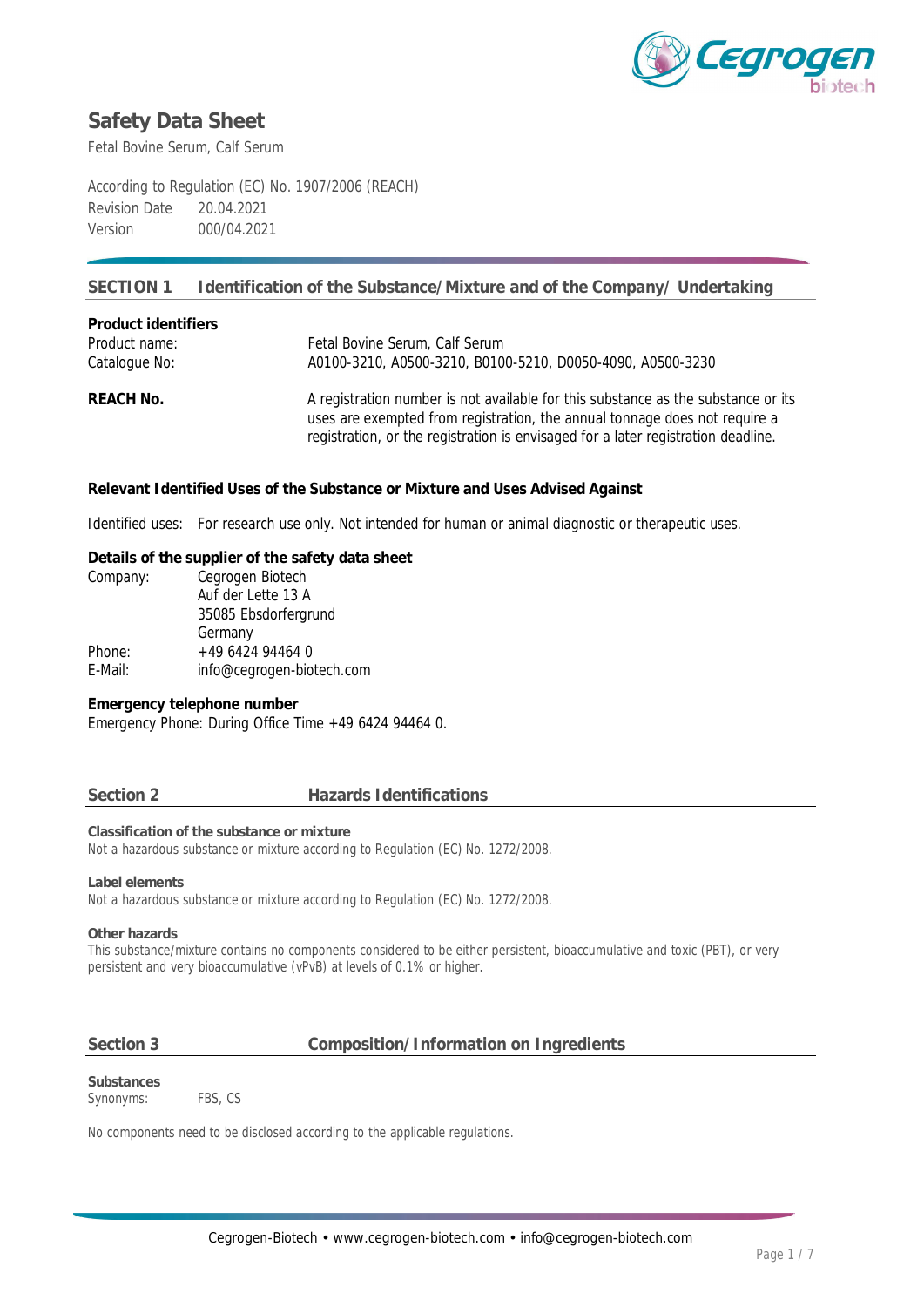

Fetal Bovine Serum, Calf Serum

According to Regulation (EC) No. 1907/2006 (REACH) Revision Date 20.04.2021 Version 000/04.2021

| Section 4                                                                                                                 | <b>First Aid Measures</b>                                                                                                         |  |  |  |
|---------------------------------------------------------------------------------------------------------------------------|-----------------------------------------------------------------------------------------------------------------------------------|--|--|--|
|                                                                                                                           |                                                                                                                                   |  |  |  |
| Description of first aid measures                                                                                         |                                                                                                                                   |  |  |  |
| If inhaled                                                                                                                | If breathed in, move person into fresh air. If not breathing, give artificial respiration.                                        |  |  |  |
| In case of skin contact                                                                                                   | Wash off with soap and plenty of water. In case of modifications on the skin, seek medical advice<br>with this safety data sheet. |  |  |  |
| In case of eye contact                                                                                                    | Rinse thoroughly with plenty of water, also under the eyelids. Remove contact lenses.                                             |  |  |  |
| If swallowed                                                                                                              | Never give anything by mouth to an unconscious person. Rinse mouth with water. If feeling unwell<br>consult medical advice.       |  |  |  |
| Most important symptoms and effects, both acute and delayed                                                               |                                                                                                                                   |  |  |  |
| To the best of our knowledge, the chemical, physical, and toxicological properties have not been thoroughly investigated. |                                                                                                                                   |  |  |  |

**Indication of any immediate medical attention and special treatment needed** No data available.

**Section 5 Firefighting Measures**

**Extinguishing media Suitable extinguishing media** Use extinguishing measures that are appropriate to local circumstances and the surrounding environment.

**Unsuitable extinguishing media** For this substance/mixture no limitations of extinguishing agents are given.

**Special hazards arising from the substance or mixture** Nature of decomposition products not known.

**Advice for firefighters** Wear self-contained breathing apparatus and protective suit for firefighting if necessary.

**Further information** The product itself does not burn.

### **Section 6 Accidental Release Measures**

**Personal precautions, protective equipment and emergency procedures** Advice for non-emergency personnel: Do not breathe vapors, aerosols. Evacuate the danger area, observe emergency procedures, consult an expert. For personal protection see section 8.

**Environmental precautions** Do not let product enter drains.

**Methods and materials for containment and cleaning up** Keep in suitable, closed containers for disposal.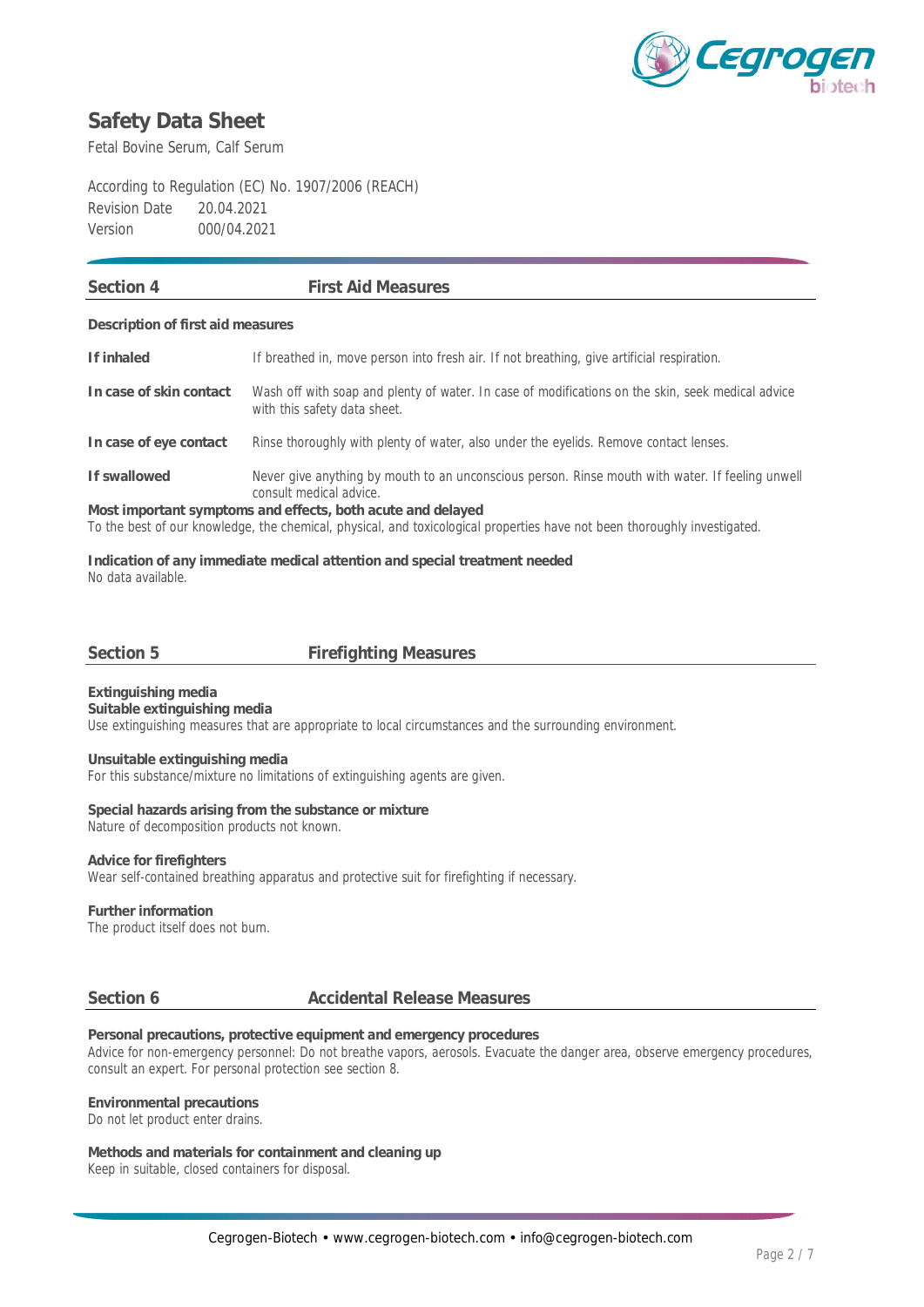

Fetal Bovine Serum, Calf Serum

According to Regulation (EC) No. 1907/2006 (REACH) Revision Date 20.04.2021 Version 000/04.2021

## **Section 7 Handling and Storage**

**Precautions for safe handling**

Not a hazardous substance or mixture according to Regulation (EC) No. 1272/2008.

**Conditions for safe storage, including any incompatibilities** Store in cool place. Keep container tightly closed in a dry and well-ventilated place. Containers which are opened must be carefully resealed and kept upright to prevent leakage. Recommended storage temperature: ≤-15°C.

**Specific end use(s)**

Apart from the uses mentioned in section 1 no other specific uses are stipulated.

## **Section 8 Exposure Controls/Personal Protection**

**Control parameters** Components with workplace control parameters.

**Exposure controls**

**Appropriate engineering controls** General industrial hygiene practice.

**Personal protective equipment**

### **Eye/face protection**

Use equipment for eye protection tested and approved under appropriate government standards such as NIOSH (US) or EN 166(EU). Safety glasses.

### **Skin protection**

Handle with gloves. Gloves must be inspected prior to use. Use proper glove removal technique (without touching glove's outer surface) to avoid skin contact with this product. Dispose of contaminated gloves after use in accordance with applicable laws and good laboratory practices. Wash and dry hands.

The selected protective gloves have to satisfy the specifications of EU Directive 89/686/EEC and the standard EN 374 derived from it.

### **Body protection**

Impervious clothing. The type of protective equipment must be selected according to the concentration and amount of the dangerous substance at the specific workplace.

### **Respiratory protection**

Respiratory protection not required. For nuisance exposures use type OV/AG (US) or type ABEK (EU EN 14387) respirator cartridges. Use respirators and components tested and approved under appropriate government standards such as NIOSH (US) or CEN (EU).

**Control of environmental exposure** Do not let product enter drains.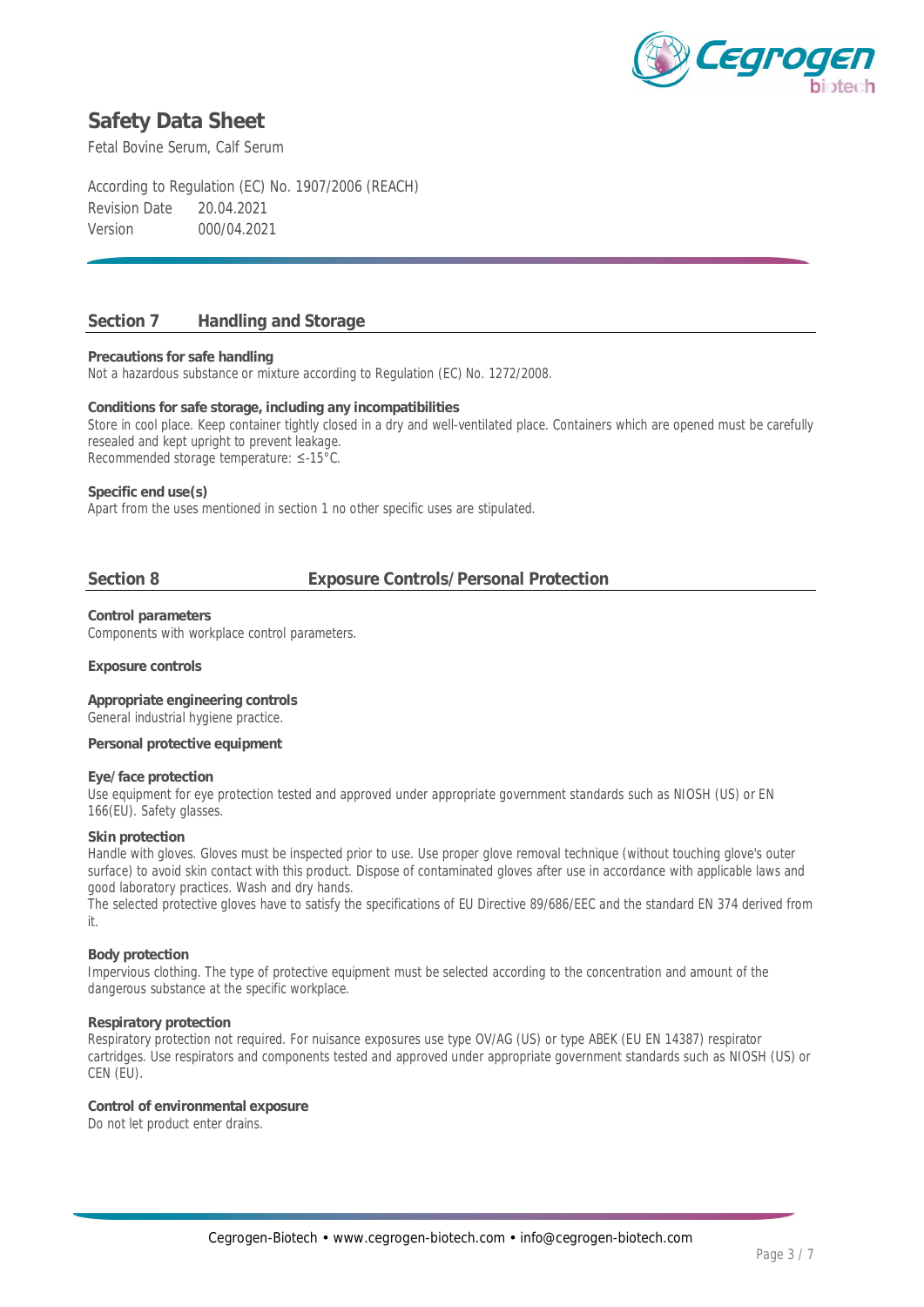

Fetal Bovine Serum, Calf Serum

According to Regulation (EC) No. 1907/2006 (REACH) Revision Date 20.04.2021 Version 000/04.2021

## **Section 9 Physical and Chemical Properties**

**Information on basic physical and chemical properties**

| Appearance                                  | Form: dark amber liquid. |
|---------------------------------------------|--------------------------|
| Odor                                        | No data available.       |
| рH                                          | No data available.       |
| Melting/freezing point                      | No data available.       |
| Initial boiling point and range             | No data available.       |
| Flash point                                 | No data available        |
| Evaporation rate                            | No data available.       |
| Flammability (solid, gas)                   | No data available.       |
| Upper/lower flammability or exposure limits | No data available.       |
| Vapor pressure                              | No data available.       |
| Vapor density                               | No data available.       |
| Relative density                            | No data available.       |
| Water solubility                            | No data available.       |
| Partition coefficient: n-octanol/water      | No data available.       |
| Auto-ignition temperature                   | No data available.       |
| Decomposition temperature                   | No data available.       |
| Viscosity                                   | No data available.       |
| Explosive properties                        | No data available.       |
| Oxidizing properties                        | No data available.       |
|                                             |                          |

**Other safety information** No data available

## **Section 10 Stability and Reactivity**

**Reactivity** No data available.

**Chemical stability** The product is chemically stable under recommended conditions.

**Possibility of hazardous reactions** No data available.

**Conditions to avoid** No data available.

**Incompatible materials** Strong oxidizing agents.

**Hazardous decomposition products** No data available.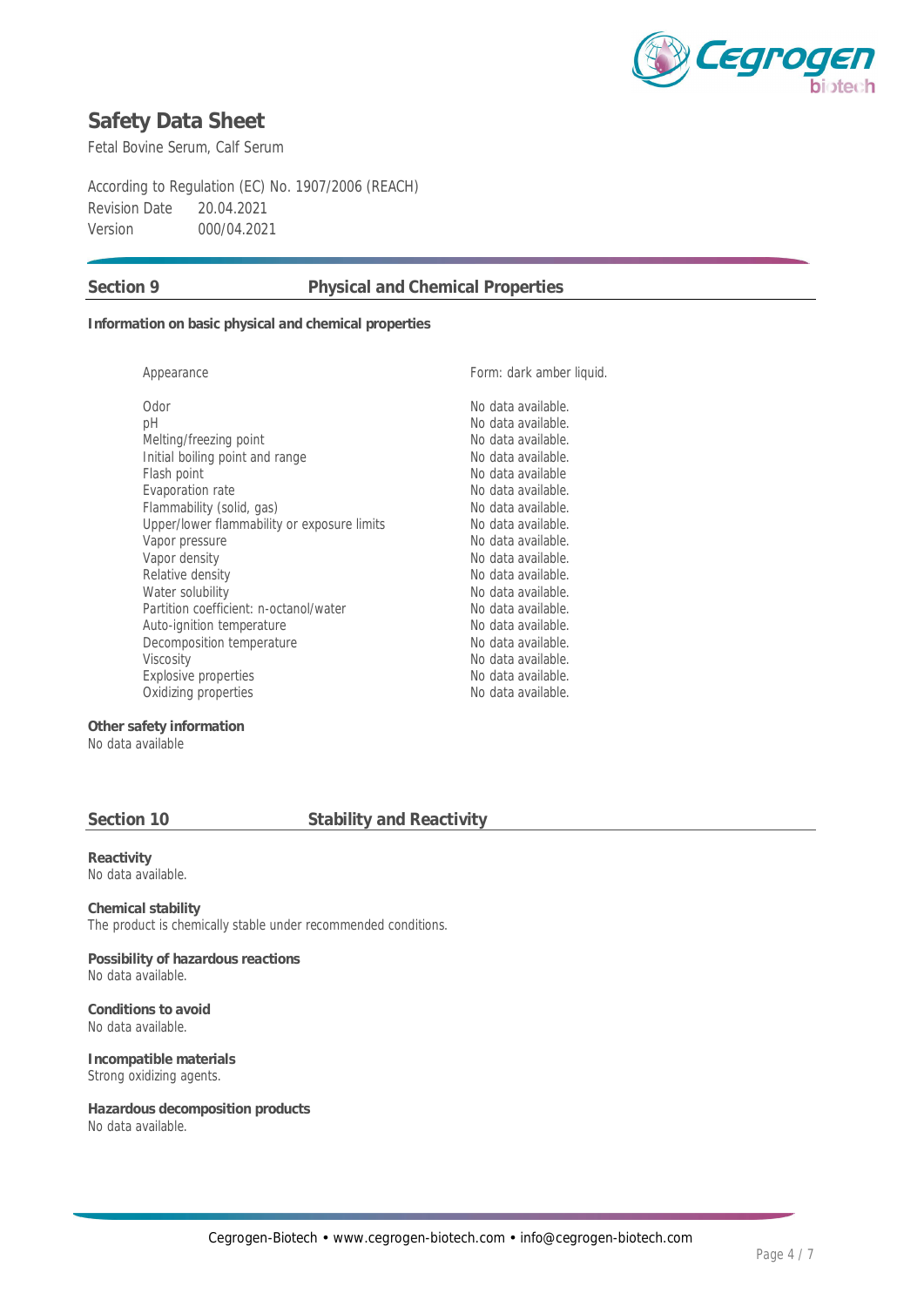

Fetal Bovine Serum, Calf Serum

According to Regulation (EC) No. 1907/2006 (REACH) Revision Date 20.04.2021 Version 000/04.2021

## **Section 11 Toxicological Information**

**Information on toxicological effects**

**Acute toxicity** No data available.

**Skin corrosion/irritation** No data available.

**Serious eye damage/eye irritation** No data available.

**Respiratory or skin sensitization** No data available.

**Germ cell mutagenicity** No data available.

**Carcinogenicity** IARC: No ingredient of this product present at levels greater than or equal to 0.1% is identified as probable, possible or confirmed human carcinogen by IARC.

**Reproductive toxicity** No data available.

**Specific target organ toxicity – single exposure** No data available.

**Specific target organ toxicity – repeated exposure** No data available.

**Aspiration hazard** No data available.

**Additional Information** No information available.

## **Section 12 Ecological Information**

**Toxicity** No data available.

**Persistence and degradability** No data available.

**Bioaccumulative potential** No data available.

**Mobility in soil** No data available.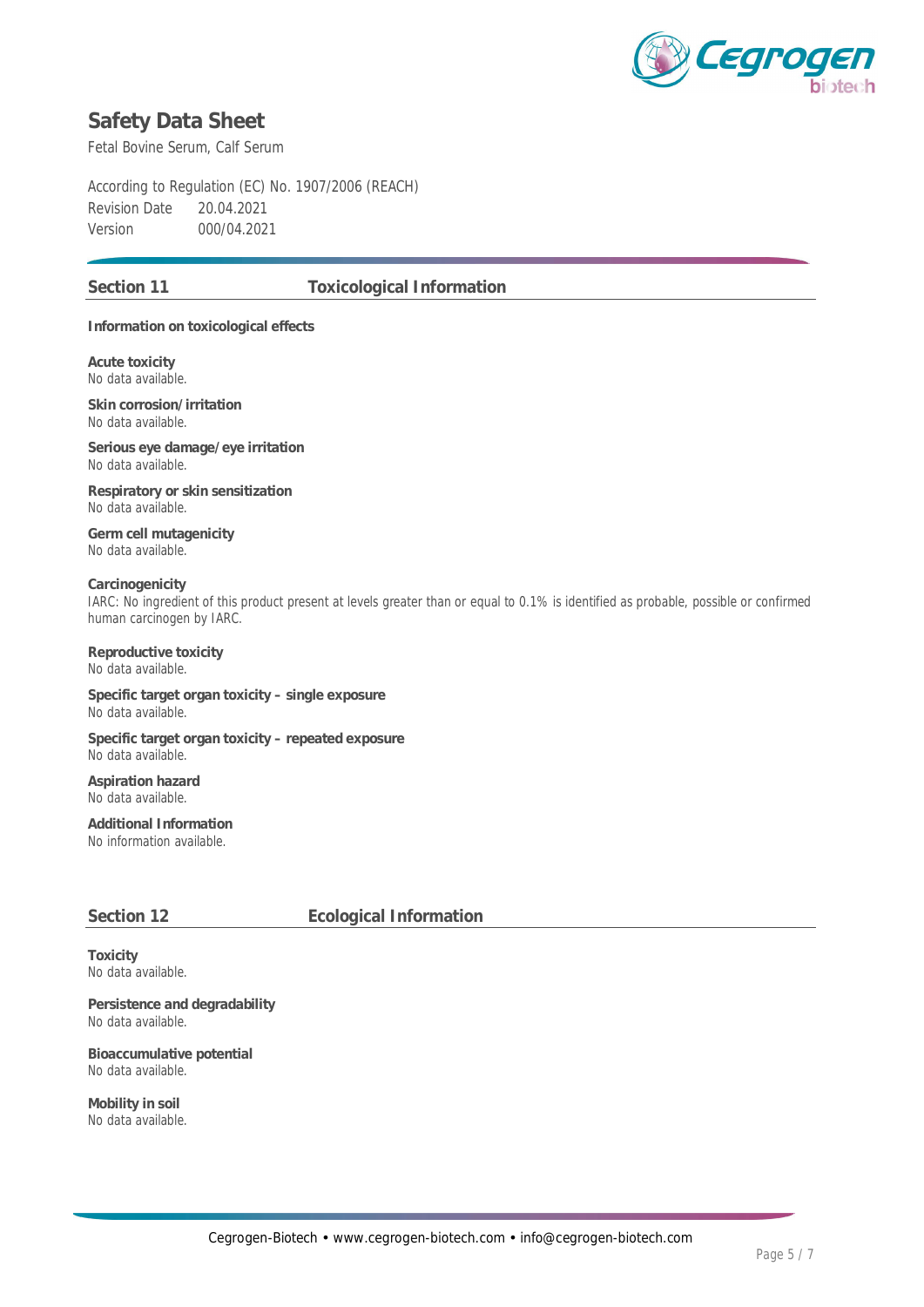

Fetal Bovine Serum, Calf Serum

According to Regulation (EC) No. 1907/2006 (REACH) Revision Date 20.04.2021 Version 000/04.2021

**Results of PBT and vPvB assessment** PBT/vPvB assessment not available as chemical safety assessment not required/not conducted.

**Other adverse effects** Not described.

## **Section 13 Disposal Considerations**

**Waste treatment methods Product** Offer surplus and non-recyclable solutions to a licensed disposal company.

**Contaminated packaging** Dispose of as unused product.

| Section 14                                                                                                              | <b>Transport Information</b>       |           |  |  |
|-------------------------------------------------------------------------------------------------------------------------|------------------------------------|-----------|--|--|
| UN-number<br>ADR/RID: -                                                                                                 | $IMDG: -$                          | $IATA: -$ |  |  |
| UN proper shipping name<br>ADR/RID: Not dangerous goods<br>Not dangerous goods<br>IMDG:<br>Not dangerous goods<br>IATA: |                                    |           |  |  |
| Transport hazard class(es)<br>$ADR/RID: -$                                                                              | $IMDG: -$                          | $IATA: -$ |  |  |
| Packaging group<br>$ADR/RID: -$                                                                                         | $IMDG: -$                          | $IATA: -$ |  |  |
| Environmental hazards<br>ADR/RID: no                                                                                    | IMDG Marine pollutant: no IATA: no |           |  |  |
| Special precautions for user<br>No data available.                                                                      |                                    |           |  |  |
| Further information<br>Not classified as dangerous in the meaning of transport regulations.                             |                                    |           |  |  |
|                                                                                                                         |                                    |           |  |  |